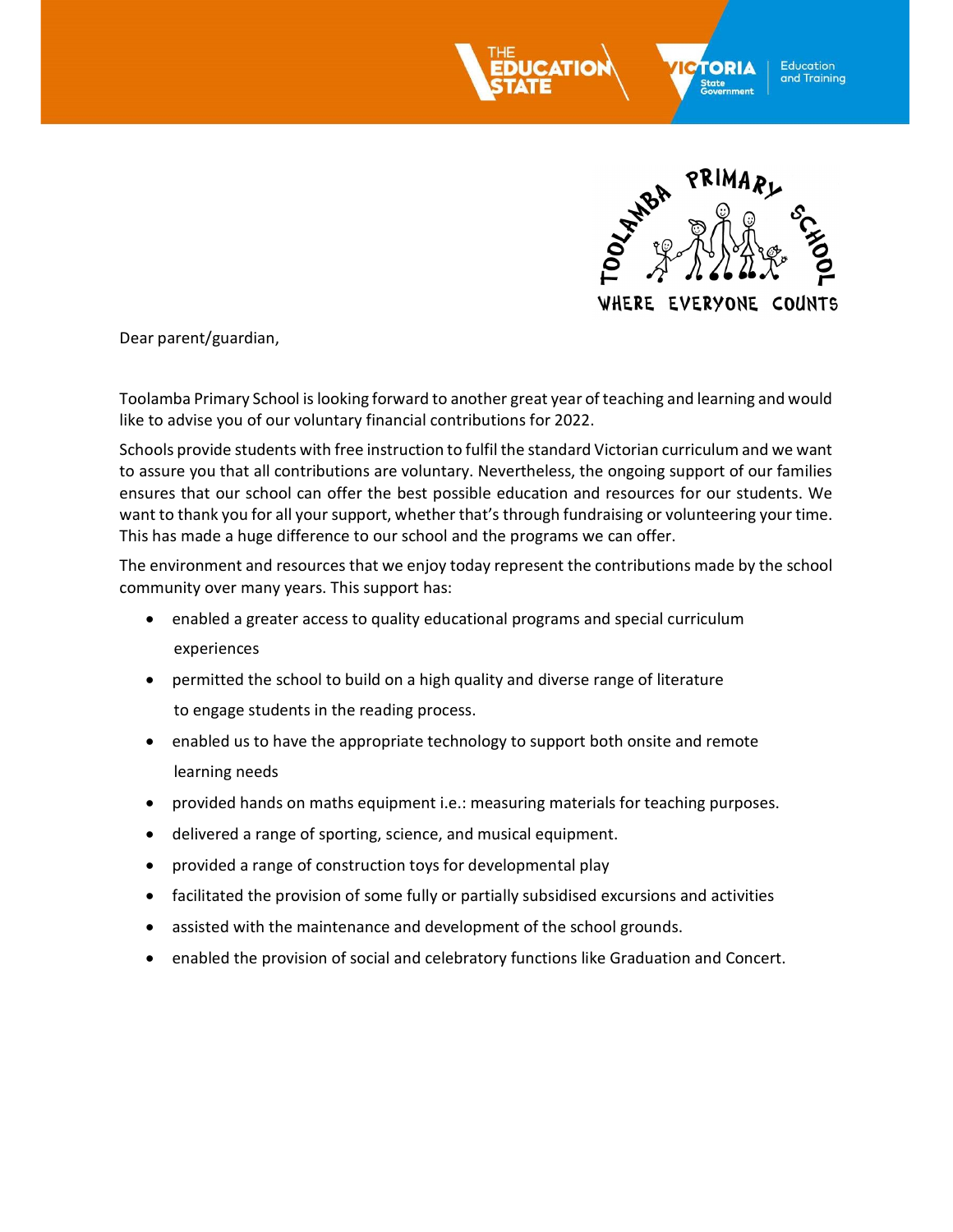Parent/Carers voluntary contributions make significant difference to the quality of our programs. Your financial support in 2021 allowed us to:

- arrange for quality individual student supplies and class bulk supplies e.g., books, pens, pencils
- ensure the upkeep of our computer devices to enhance learning opportunities for all
- facilitate Literacy and Mathematics online digital subscriptions.

Please find attached details about Toolamba Primary Schools Parent Payment schedule for 2022, which includes and overview of what parent payments will contribute towards.

Department of Education guidelines now mandate that schools are unable to provide parents with a statement of fees. With this in mind, please review the attached documents for an indication of what your financial contributions go towards.

For further information on the Department's Parent Payments Policy please see an overview on pages 7,8 & 9.

Yours sincerely,

Heather Kennedy **Simon Robinson** 

Principal School Council President

**TORIA** 

State<br>Government

**Education** and Training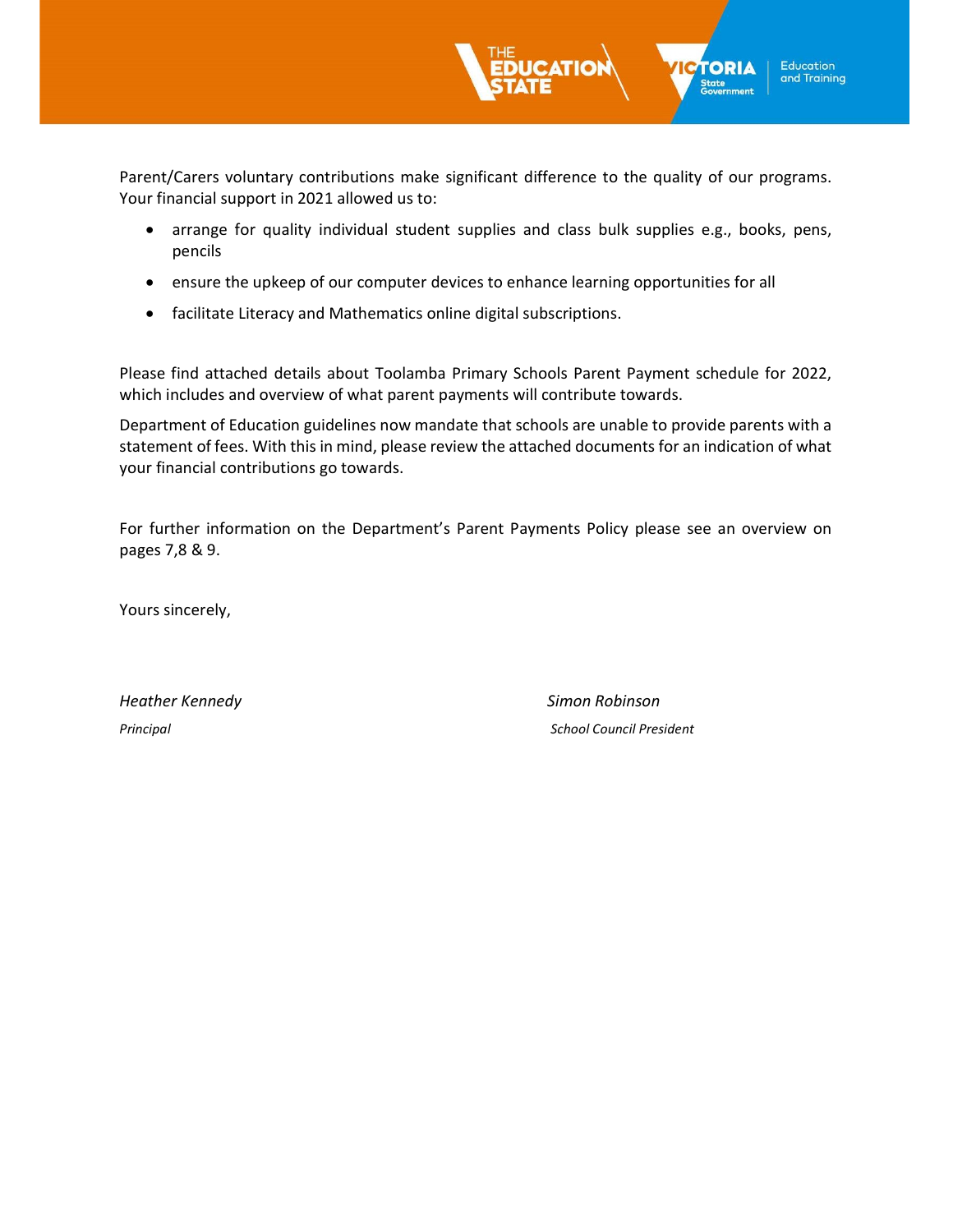Curriculum Contributions - items and activities that students use, or participate in, to access the Curriculum Amount Classroom consumables, materials & equipment Art – paint, crayons, canvas, glitter, coloured paper, cardboard, glue, card, wool, material, beading • Science – ingredients, books, shared classroom materials Mathematics – numeracy blocks, calculators, textbooks, stationery, maths kits **English** – book boxes, class sets, novels, readers • Classroom – pens, pencils, textas, glue sticks, writing, graph and scrap books, highlighters, post-it notes, folders, display books, scissors, rulers Sports – equipment, ribbons, materials Creative Arts/Music – instruments, games • Library – books, subscriptions Online Subscriptions • Reading Eggs Mathletics Epic Accelerus ICT & STEAM (Science, Technology, Engineering, Arts and Mathematics) • STEAM equipment and devices Provision of personal iPads, laptops and devices from the 1:1 classroom sets \$160 Printing and photocopying of worksheets and learning materials Whole School Events Athletics carnival • Cross Country Multi-age days Hockey Australia AFL Clinic • Sporting in Schools Clubs

**TORIA** 

S<mark>tate</mark><br>Government

**Education** and Training

- Garden Club
- Ukulele
- Pop-up clubs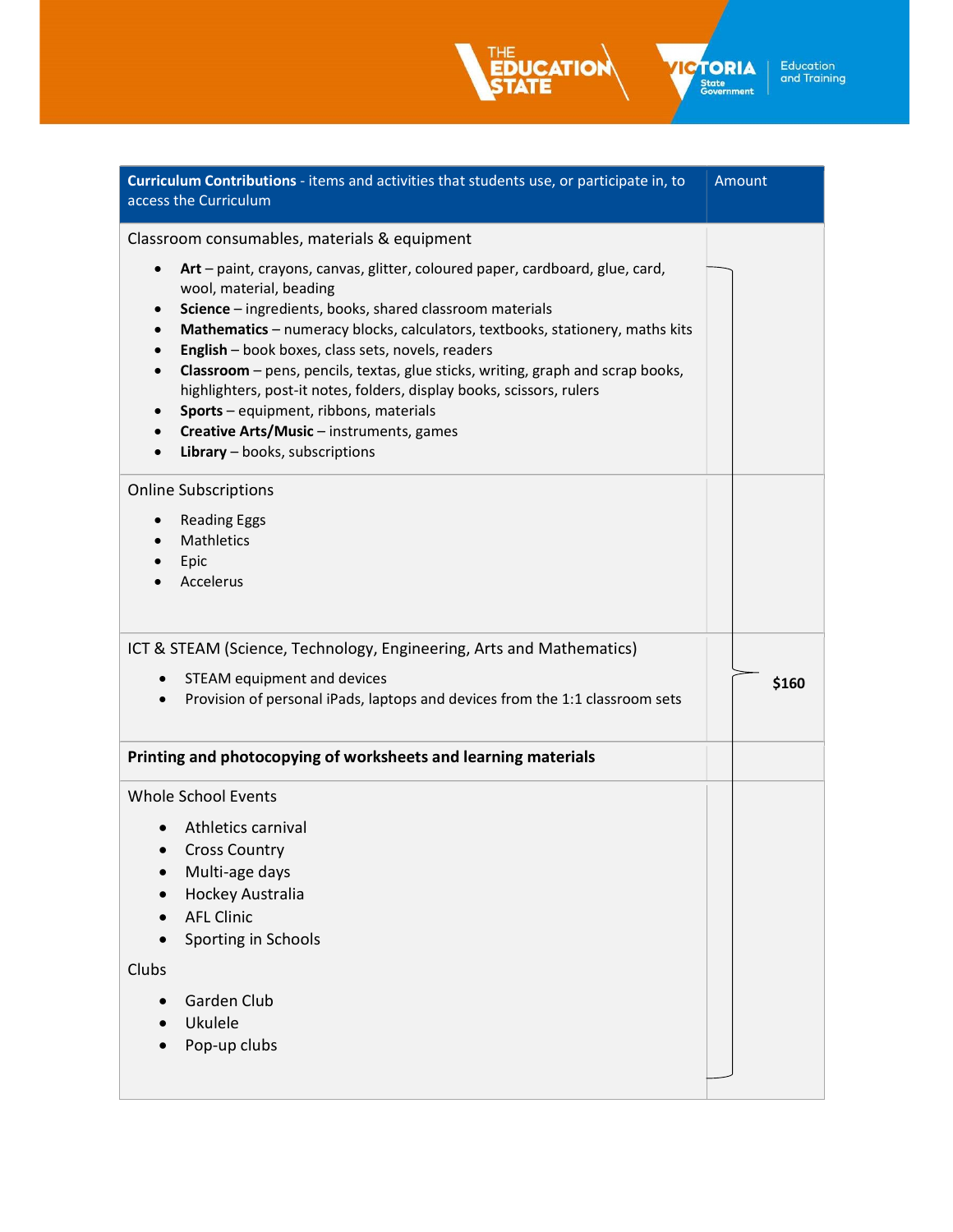

**ICTORIA** State<br>Government

| <b>Total Curriculum Contributions</b>                                                                                          | \$            |
|--------------------------------------------------------------------------------------------------------------------------------|---------------|
| <b>Other Contributions - for non-curriculum items and activities</b>                                                           | <b>Amount</b> |
| School Sports Victoria membership affiliation                                                                                  | \$            |
| Student wellbeing programs - You Can Do It Program                                                                             | \$            |
| First aid equipment                                                                                                            | \$            |
| School grounds maintenance and improvements                                                                                    | \$            |
| Information Technology contribution towards computer and electronic devices                                                    | \$            |
| Library fund. A contribution to support book purchases and other equipment that<br>sustain the library as a valuable resource. | \$            |
| <b>Total Other Contributions</b>                                                                                               | \$            |

### Extra-Curricular Items and Activities

Toolamba Primary School offers a range of items and activities that enhance or broaden the schooling experience of students and are above and beyond what the school provides in order to deliver the Curriculum. These are provided on a user-pays basis.

| <b>Extra-Curricular Items and Activities</b>                                                                                                                                                                                              | <b>Amount</b> | <b>Purchase</b> |
|-------------------------------------------------------------------------------------------------------------------------------------------------------------------------------------------------------------------------------------------|---------------|-----------------|
|                                                                                                                                                                                                                                           |               | (Please tick)   |
| <b>School Bag</b>                                                                                                                                                                                                                         | \$50          |                 |
| <b>School Hat</b>                                                                                                                                                                                                                         | \$15          |                 |
| Library bag (Plastic Pocket)                                                                                                                                                                                                              | \$13          |                 |
| <b>Excursion Levy-</b>                                                                                                                                                                                                                    | \$170         |                 |
| <b>Whole School</b>                                                                                                                                                                                                                       |               |                 |
| Life Education<br>Hip Hop<br>NZ Performance<br>Whole School Excursion<br><b>Swimming Program</b><br>$\overline{\phantom{a}}$<br>Additional extra-curricular incursions/excursions for year levels will be<br>advised closer to the event. |               |                 |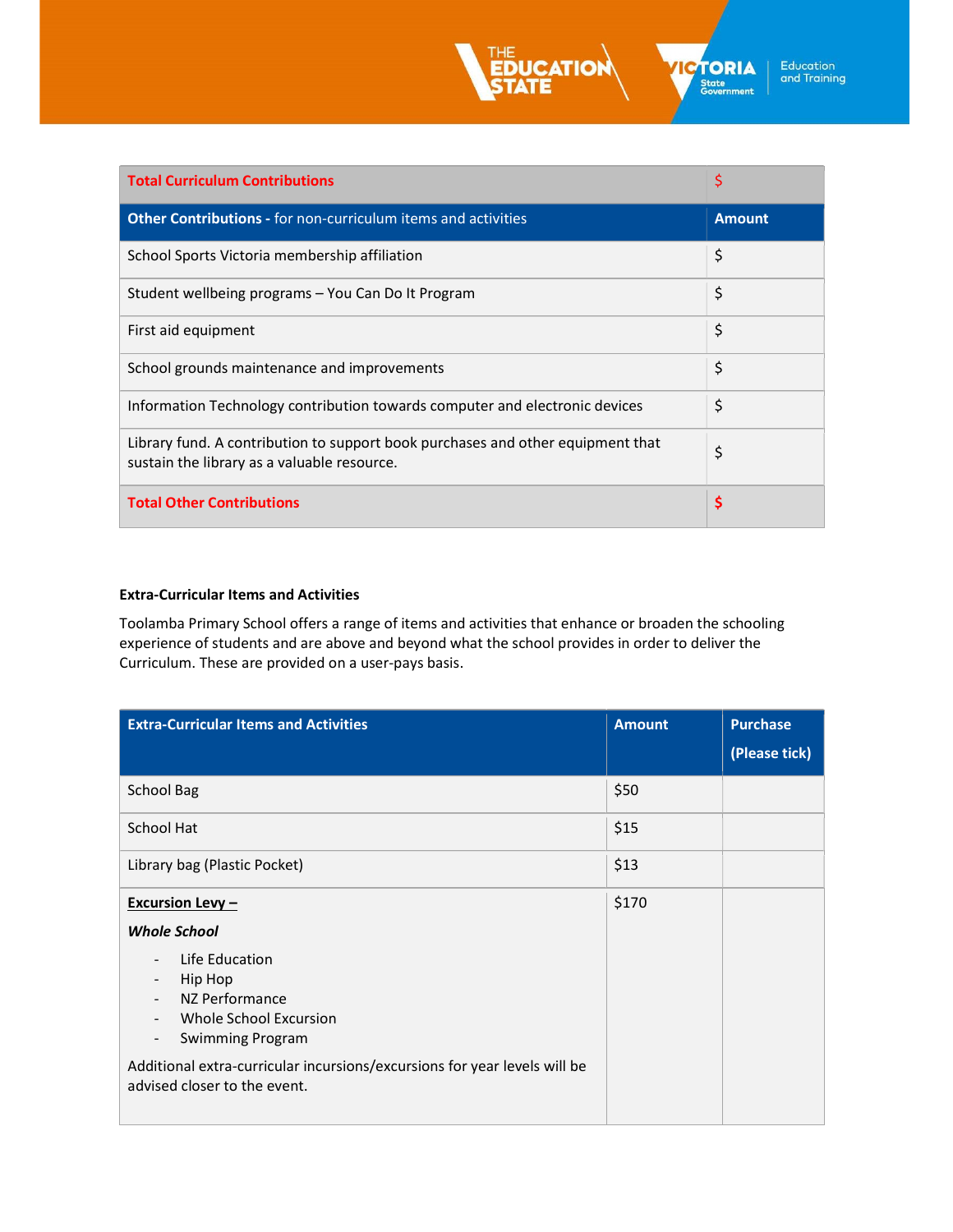EDUCATION

**ICTORIA** 

| <b>Foundation</b> |  |
|-------------------|--|

| Responsible Pet Program<br><b>Bravehearts</b>                                                                                                                                                                     |            |    |
|-------------------------------------------------------------------------------------------------------------------------------------------------------------------------------------------------------------------|------------|----|
| Junior School Excursion (F-2)<br>$\blacksquare$                                                                                                                                                                   |            |    |
| Grade 1                                                                                                                                                                                                           |            |    |
| Responsible Pet Program<br>$\blacksquare$<br><b>Bravehearts</b><br>$\overline{\phantom{a}}$<br>Junior School Excursion (F-2)<br>$\blacksquare$<br>Grade 1 Tea & Activity<br>$\overline{\phantom{a}}$              |            |    |
| Grade 2                                                                                                                                                                                                           |            |    |
| Responsible Pet Program<br>$\overline{\phantom{a}}$<br><b>Bravehearts</b><br>$\overline{\phantom{a}}$<br>Junior School Excursion (F-2)<br>$\sim$<br>Grade 2 Tea, Activity & Sleepover<br>$\overline{\phantom{a}}$ |            |    |
| Grade 3                                                                                                                                                                                                           |            |    |
| <b>Tatura District Sports Day</b>                                                                                                                                                                                 |            |    |
| Grade 4                                                                                                                                                                                                           |            |    |
| <b>Tatura District Sports Day</b>                                                                                                                                                                                 |            |    |
| Grade 5                                                                                                                                                                                                           |            |    |
| <b>Tatura District Sports Day</b><br>$\overline{\phantom{a}}$<br><b>Goulburn Murray Winter Sports</b><br>$\overline{\phantom{a}}$                                                                                 |            |    |
| Grade 6                                                                                                                                                                                                           |            |    |
| <b>Tatura District Sports Day</b><br><b>Goulburn Murray Winter Sports</b>                                                                                                                                         |            |    |
|                                                                                                                                                                                                                   |            |    |
| Other optional camps and excursions                                                                                                                                                                               |            |    |
| Grade 3 & 4                                                                                                                                                                                                       |            |    |
| Camp to Campaspe Downs - 23/11/22 to 25/11/22                                                                                                                                                                     | <b>TBA</b> |    |
| <b>Grade 5 &amp; 6</b>                                                                                                                                                                                            |            |    |
| Adventure Camp to Anglesea - 7/11/22 to 11/11/22                                                                                                                                                                  |            |    |
| <b>Total Extra-curricular Items and Activities</b>                                                                                                                                                                |            | \$ |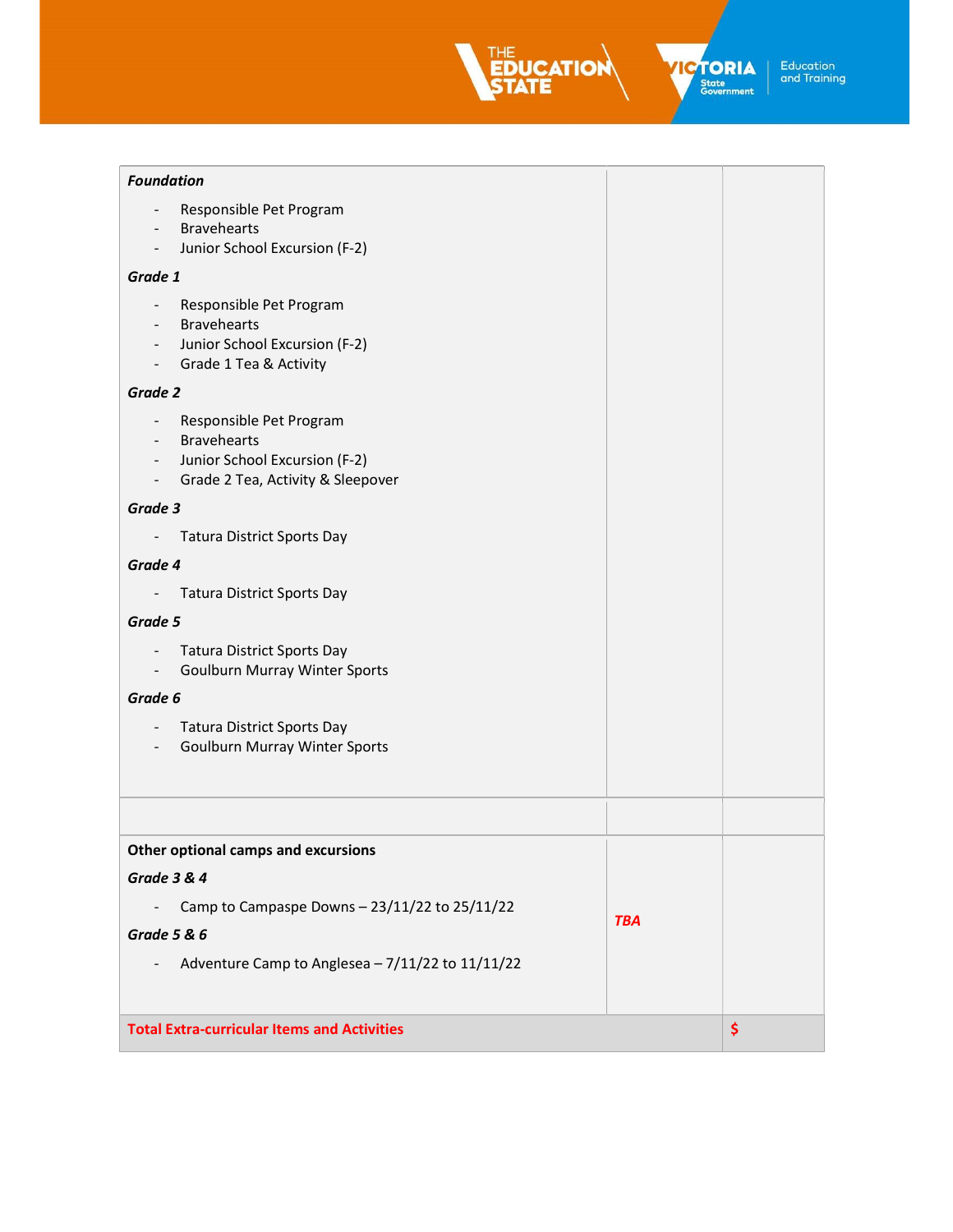**Education** and Training

**TORIA** 

State<br>Government

Please return completed slip to the office or email to Toolamba.ps@education.vic.gov.au

| <b>YOUR DETAILS</b>                                    |  |    |
|--------------------------------------------------------|--|----|
| Student's name:                                        |  |    |
| <b>Year Level</b>                                      |  |    |
| <b>Curriculum Contributions</b>                        |  | \$ |
| <b>Other Contributions</b>                             |  | \$ |
| <b>Extra-Curricular Items and</b><br><b>Activities</b> |  | \$ |
| <b>SUBTOTAL</b>                                        |  | \$ |

PARENT NAME:\_\_\_\_\_\_\_\_\_\_\_\_\_\_\_\_\_\_\_\_\_\_\_\_\_\_\_ PARENT SIGNATURE\_\_\_\_\_\_\_\_\_\_\_\_\_\_\_\_\_\_\_\_\_\_

#### Payment Methods

Option A Full amount in Term 1, 2022

Option B Other payment arrangements. If selecting this, please make an appointment with the school to discuss your circumstances and the available options.

Option C I have completed a CSEF application form to pay for swimming, excursions, and incursions. I will pay the balance using one of the above options (A or B).

CSEF: Eligible families can apply for \$125 per Primary School student. These funds can only be used for camps, excursions, sports and swimming

We would prefer parents / guardians to pay by electronic funds transfer to the school account. Alternately, payment can be made by cheque or cash to the school office in a payment envelope.

School Account Name: Toolamba Primary School

BSB: 063 527

Account: 0090 0244

You must include your students or family name.

#### Refunds

Our school will consider requests for partial or full refunds of payments made by parents on a case-by-case basis taking into account the individual circumstances. Generally, we will not be able to refund payments made for items purchased or costs that have already been paid where those funds have already been transferred to a third party. For example, camp costs when a child becomes unwell and cannot attend in circumstances where the payment has already been made or committed to a third party and no refund is available to the school. Where possible, we will make this clear to parents at the time of payment.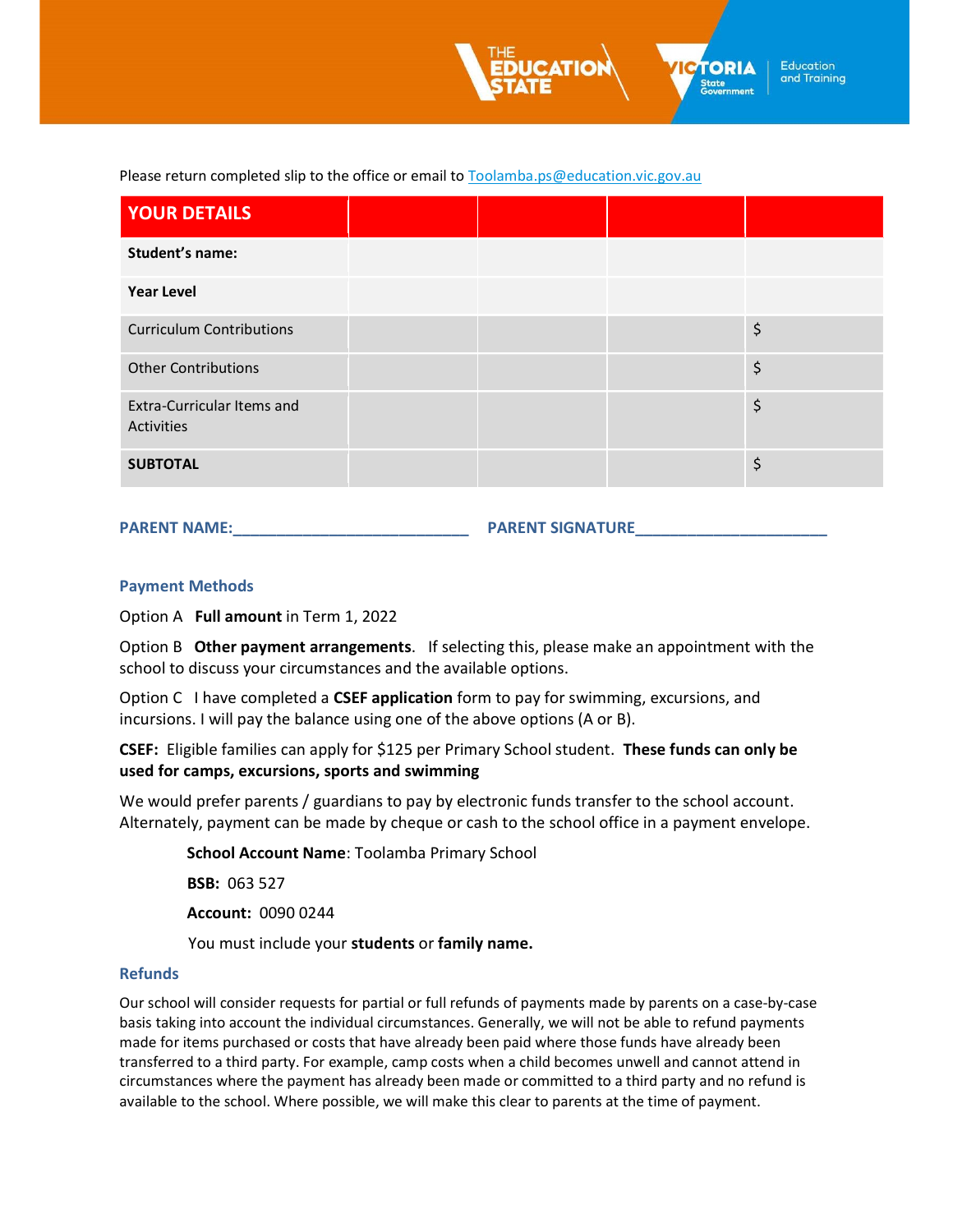### Financial Support for Families

Toolamba Primary School appreciates that families may sometimes experience financial difficulties in meeting requests for payments and contributions. A range of support options are available to assist eligible parents. These options include:

**TORIA** 

State<br>Government

**Education** and Training

- **State School's Relief**
- Second-Hand School Uniform In order to support parents in meeting the costs of their children's education the school has a supply of second-hand uniforms.
- CSEF Camps, Sports & Excursions Fund available to all eligible families
- CSEF Foundation CSEF Uniform Package available to all eligible families.
- Saver Plus is an initiative of Brotherhood of St Laurence and ANZ, delivered locally by community organisations in 22 locations in Victoria. Saver Plus assists individuals and families on lower incomes to have every dollar up to \$500 saved over a 10-month period matched by ANZ to go towards education-related costs.
- The Smith Family's 'Learning for Life program' provides financial support, guidance and mentoring for disadvantaged students. The Smith Family works with a select number of schools and may require referral from the school principal.
- The Commonwealth Government provides a range of payments and services to help families look after their children's health, education and other family issues.

## Consideration of Hardship

In addition to the Family Support options outlined above parents may communicate with the Business Manager by phone, email or in person about their financial situation and related difficulties in making payments. Ph: 03 5826 5212

Email: toolamba.ps@education.vic.gov.au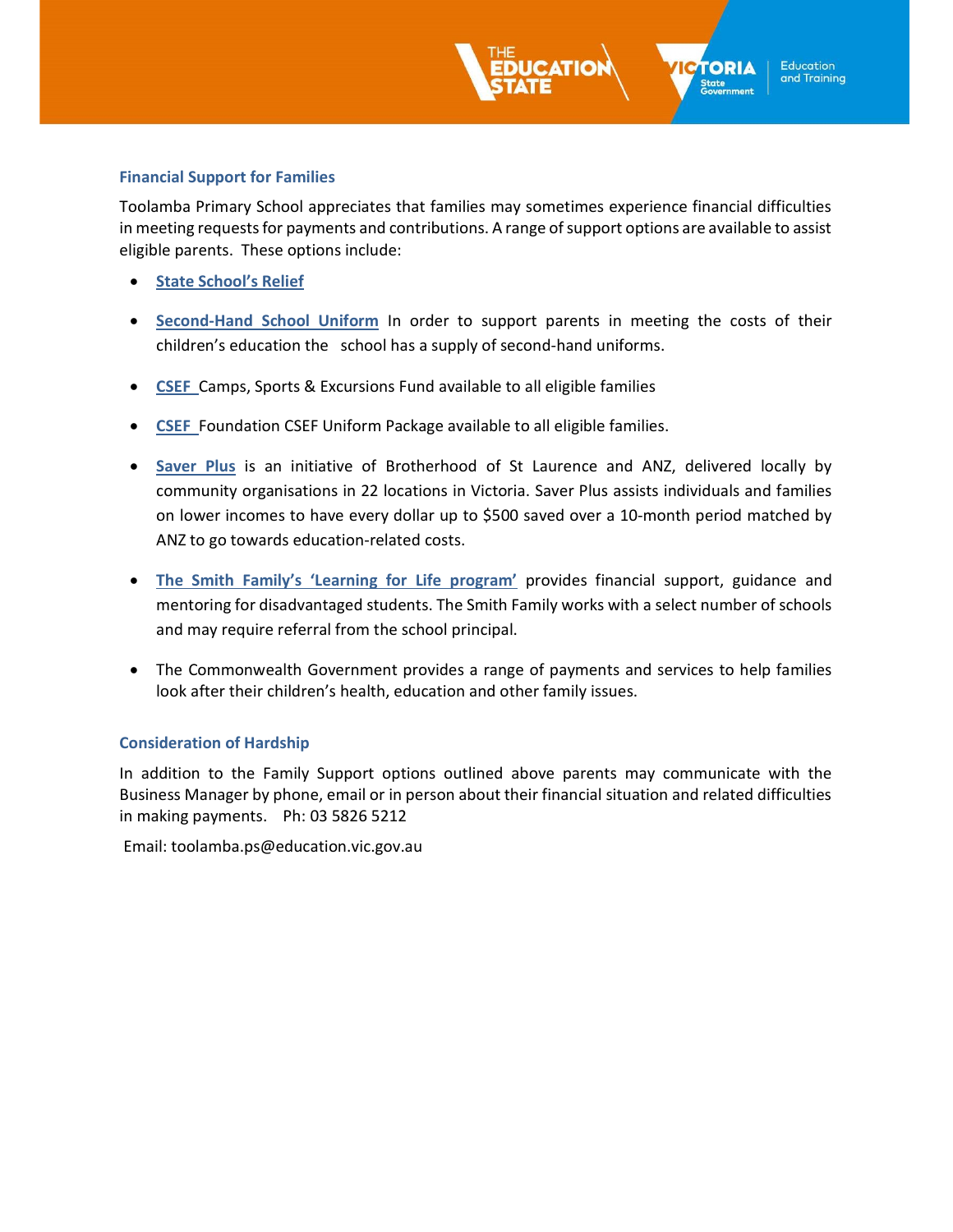# PARENT PAYMENTS POLICY

ONE PAGE OVERVIEW

## FREE INSTRUCTION

 Schools provide students with free instruction and ensure students have free access to all items, activities and services that are used by the school to fulfil the standard curriculum requirements in Victorian Curriculum F-10, VCE and VCAL.

**TORIA** 

S<mark>tate</mark><br>Government

**Education** and Training

Schools may invite parents to make a financial contribution to support the school.

## PARENT PAYMENT REQUESTS

Schools can request contributions from parents under three categories:

| <b>Curriculum Contributions</b> | <b>Other</b><br><b>Contributions</b> | <b>Extra-Curricular Items and</b><br><b>Activities</b> |
|---------------------------------|--------------------------------------|--------------------------------------------------------|
| <b>Voluntary financial</b>      |                                      |                                                        |
| contributions for               | <b>Voluntary financial</b>           | Items and activities that                              |
| curriculum items and            | contributions for non-               | enhance or broaden the                                 |
| activities which the school     | curriculum items and                 | schooling experience of                                |
| deems necessary for             | activities that relate to the        | students and are above                                 |
| students to learn the           | school's functions and               | and beyond what the                                    |
| Curriculum.                     | objectives.                          | school provides for free to                            |
|                                 |                                      | deliver the Curriculum.                                |
|                                 |                                      | These are provided on a                                |
|                                 |                                      | user-pays basis.                                       |
|                                 |                                      |                                                        |

• Schools may also invite parents to supply or purchase educational items to use and own (e.g. textbooks, stationery, digital devices).

# FINANCIAL HELP FOR FAMILIES

- Schools put in place financial hardship arrangements to support families who cannot pay for items or activities so that their child doesn't miss out.
- Schools have a nominated parent payment contact person(s) that parents can have a confidential discussion with regarding financial hardship arrangements.

# SCHOOL PROCESSES

• Schools must obtain school council approval for their parent payment arrangements and publish all requests and communications for each year level on their school website for transparency.